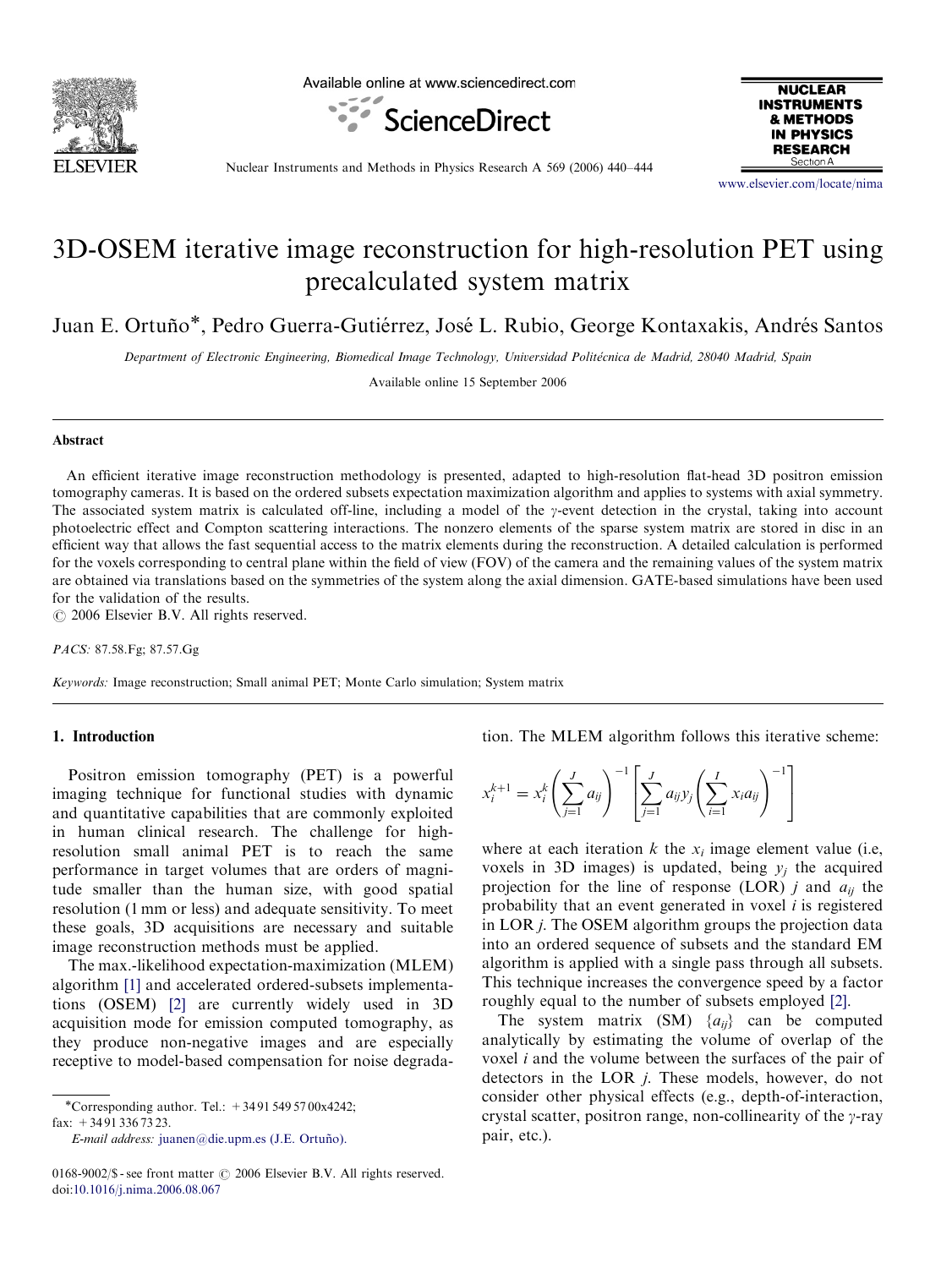Monte Carlo (MC) simulation is an alternative method to the analytic calculation of the SM [\[3\]](#page-4-0). This computation can be based on the geometrical configuration of the camera or can further incorporate models of physical processes related to the  $\gamma$ -event generation and detection.

MC simulations for SM calculations have yielded results equally good or even better than analytical approaches in SPECT reconstruction [\[4\]](#page-4-0). Fully 3D PET image reconstruction using MC-based precalculated system probability matrix is feasible in small animal PET scanners [\[5\]](#page-4-0).

The Geant4 application for tomographic emission (GATE) software package [\[6\]](#page-4-0) is becoming quite popular for PET simulation and is well validated for a wide range of cameras, but the complete tracking of high-energy events along camera and detector response to get sufficient statistics for every  $a_{ii}$  would lead to excessive computation times. Here, GATE has been applied to the generation of synthetic datasets from simulated phantoms and for the validation of the results.

We present here an efficient methodology for the calculation of the SM for 3D-OSEM for high-resolution PET cameras composed of pixelated scintillator crystal blocks, with axial symmetry. The system symmetries have been used to reduce the computational effort, however their use is conditioned by their dependence on the camera's geometry. The SM simulation includes a model of the  $\gamma$ -event detection in the crystal with photoelectric effect and Compton scatter. The SM is stored in disc using sparse matrix format.

# 2. Materials and methods

The proposed SM simulation scheme can be applied to PET scanners with rotating planar detectors [\[7\]](#page-4-0) composed of pixelated scintillator crystal blocks and shift invariant axial symmetry.

The set of projections is reorganized as a set of oblique sinograms [\[8\]](#page-4-0) as a function of four variables (Fig. 1):  $(s, \varphi, \varphi)$  $\theta$ , r), where s is the distance between the z axis and the LOR onto a transaxial plane  $x-y$ ;  $\varphi$  is the azimuthal angle between the LOR and the x axis;  $\theta$  is the angle between the LOR and the transaxial plane, and  $r$  is the mean between the axial coordinates of the two detector crystals in coincidence  $(z_1, z_2)$ . The sinograms are graphically represented on a square grid called Michelogram [\[9\]](#page-4-0) (Fig. 1) where each dot represents the sinogram associated to a pair of discrete values of  $(\theta, r)$ .

Using the parameterization of oblique sinograms for the projected data, each of the elements  $a_{ii}$  of the SM is defined as the probability that an annihilation event, emitted from the volume in the source corresponding to the image element  $i$ , is assigned to a sinogram bin  $j$ . In a precalculated SM scheme, the simulation procedure must reproduce the sinogram binning and the interpolation process for each image element. A useful illustration of SM values can include a weighted Michelogram representation Fig. 1. Projection space representation using Michelograms and sinograms. A LOR between two detectors is assigned to a direct or oblique sinogram (upper left) with  $\varphi$  as azimuthal angle (upper right). Each dot in the Michelogram (down left) represents a direct or oblique sinogram.

Michelogram

where each dot is associated with a grey value representing the total value of the oblique sinogram associated with.

For tomographs with shift invariant axial symmetry, only the voxels of the central slice need to be modeled in detail. The values for the rest of the voxels can be calculated based on parallel axial redundancies and axial symmetry properties [\[10\]](#page-4-0), providing a reduction factor in storage requirements proportional to the number of rows of pixelated crystals in the axial direction.

The SM is calculated using MC techniques to estimate the probabilities for every sinogram bin. In order to reduce the total calculation time, the simulation is divided in two main steps:

- Simulation of the scanner geometry, which for uniform source distribution and sufficient statistics, is equivalent to an analytical calculation of the intersection volume with the set of tubes of response involved in each sinogram bin [\[11\].](#page-4-0)
- Simulation of the detector response for incident highenergy  $\gamma$ -rays as a function of the position and angle of incidence.

#### 2.1. MC simulation of scanner geometry

The SM simulator uses voxel-based activity distributions placed in the field of view (FOV). The image elements can be point sources, cubic, spherical or cylindrical voxels with or without overlap, and the source distribution can be uniform, or can be represented using Kaiser–Bessel kernels [\[12\].](#page-4-0)



Sinogram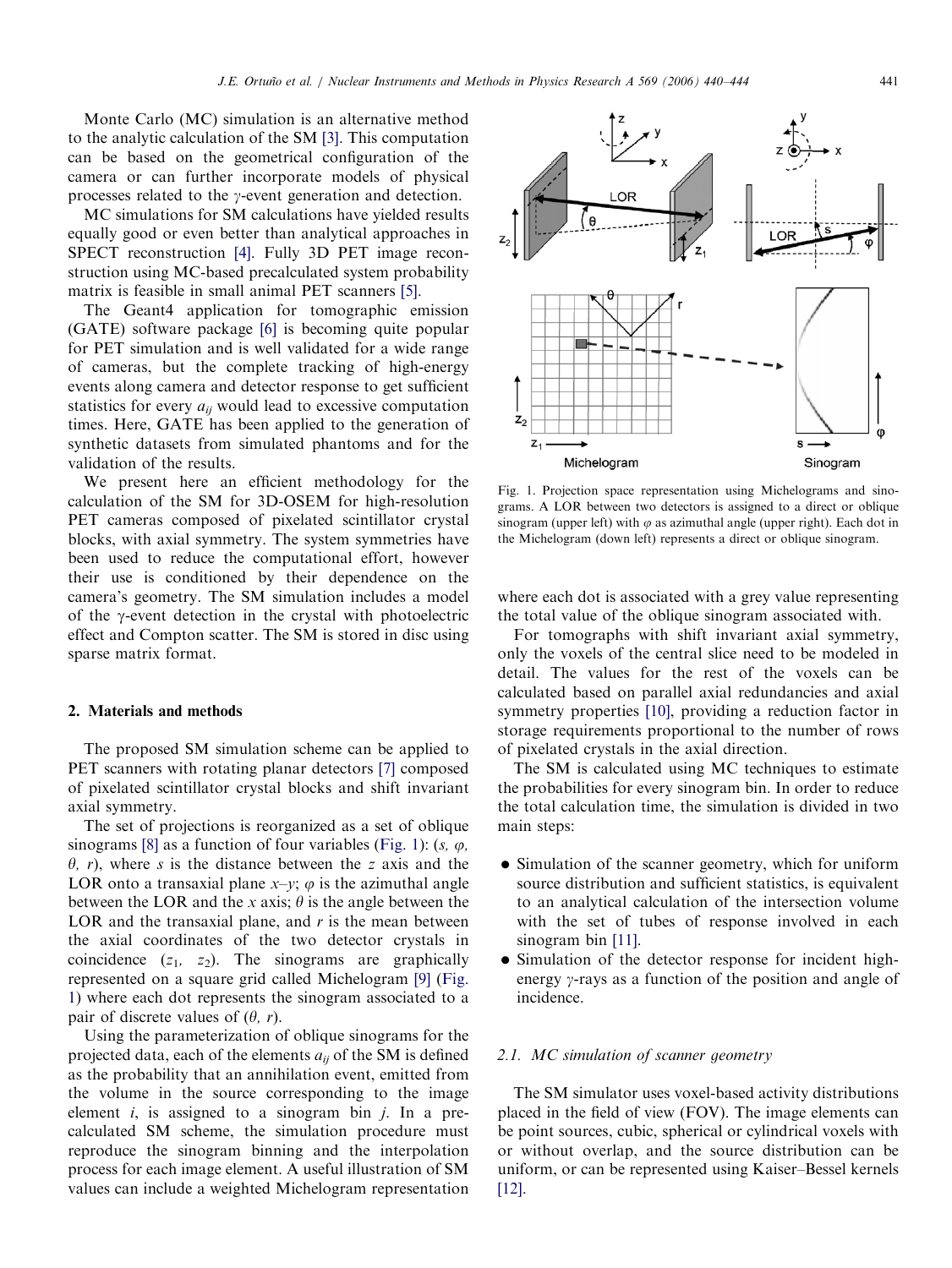To reduce the computational requirements, the simulated pairs of  $\gamma$ -rays can be generated uniformly in space and only in directions within the solid angle of coincidence acceptance (that is all emitted  $\gamma$ -rays will be detected). The simulation tracks the rays until their intersection with the detector blocks and eventually assigns a pair of pixelated crystals where the coincidence has been registered and a rotation angle of the detector blocks at the time of the coincidence detection.

### 2.2. MC simulation of detector response

The complete simulation for every  $\gamma$ -ray that intersects the detector surface is replaced by pre-calculated detection probabilities that have been modeled as a function of the angle of incidence and intersection point.

The photon tracking has been modeled using the National Institute of Standard and Technology (NIST) photon cross-section tables [\[13\]](#page-4-0). The total cross-section is the sum of the photoelectric, pair production, coherent and incoherent (Compton) scattering, but only Compton and photoelectric effects are significant at 511 keV.

Compton iterations are modeled by sampling the Klein–Nishina distribution. A variation of the Kahn double-rejection technique is used for sampling the scattered photon energy and the scattering angle [\[14\]](#page-4-0). The number of allowed scatters and the minimum energy can be limited to speed up the process.

The density of the detected energy distribution is obtained for a set of discretized incident directions and intersection points. The incident energy is constant (511 keV) and the direction is parameterized as a pair of azimuthal and polar angles ( $\varphi_c$ ,  $\theta_c$ ) of the spherical coordinates relative to the planar detector. To obtain the pixelated crystal interaction probabilities, density distributions are integrated over the pixelated crystal volumes. To speed up the process, only the crystals with the  $N$  highest detection probability values are retained in a LUT.

# 3. Results

The proposed simulation scheme has been adapted for an experimental small animal PET scanner [\[15\].](#page-4-0) This system has four detector heads, composed of  $35 \times 30$ blocks of  $1.5 \times 1.5 \times 10 \text{ mm}^3$  of LYSO ( $\text{Lu}_{(2-x)} \text{Y}_x \text{SiO}_5$ :Ce) crystals. The distance between opposed detectors has been adjusted to 160 mm.

Planar detectors are attached to a gantry with a rotation range of 180°. Only coincidences between opposed heads are allowed. Tomographic image data are acquired in fully 3D mode and binned into  $28<sup>2</sup>$  oblique sinograms, with 55 samples in distance s and 170 angular samples. This projection size maintains the resolution limit calculated for the scanner and crystal dimensions [\[9\]](#page-4-0). Nearest-neighbor interpolation is used for binning (one event is assigned only to one sinogram bin).

The photo-fraction values for photoelectric effect and non-coherent scatter for LYSO have been approximated with LSO data loaded from NIST photon cross section tables [\[13\].](#page-4-0) The photo-fraction table was downloaded from 50 to 511 keV, with steps of 1 keV.

The crystal MC simulation routine was used to precalculate a LUT of  $\theta_c$  values from 0° to 40° (step of 1°), and  $\varphi_c$  values of 0° to 360° (step of 3°). The entry point of the incident  $\gamma$ -rays in the pixelated crystal was discretized in  $19 \times 19$  values. One million events were launched for every polar angle  $\theta_c$  obtaining the total deposited energy in each neighboring crystal. The 20 largest neighboring crystal probabilities were stored in the LUT. The total simulation time needed was inferior to 2h on a PC Pentium 4 platform.

In the SM simulation every event detected is associated with  $20<sup>2</sup>$  possible LOR different probabilities, increasing the speed of the process in more than two orders of magnitude with respect to a non-precalculated crystal simulation. The simulated values have been compared with GATE simulation results. The difference is inferior to  $0.5\%$ .

# 3.1. System matrix

The results presented in this work have been obtained with the following SM parameters:

- Cubic grid of  $111 \times 111 \times 56$  voxels covering the camera FOV  $(44.8 \times 44.8 \times 44.8 \text{ mm}^3)$ .
- Cubic voxels with uniform distribution, no overlap and size of  $0.4 \times 0.4 \times 0.8$  mm<sup>3</sup>. A total number of  $111 \times 111 \times (\pi/4) \approx 9649$  voxels were simulated for the central slice.
- $\bullet$  6  $\times$  10<sup>5</sup> initial events/voxel were launched. The total simulation time was approx.  $43h$  (a mean of 16s by voxel) in a PC Pentium 4 platform.
- The non-zero elements  $a_{ii}$  (*i* in the central slice) were  $1.830 \times 10^{9}$ . The sparsity of the SM for the central slice was 97.4%.

Using 4 bytes for the position of each matrix element and its value (in sparse storage mode), the pre-calculated 3D SM needs less than 13 GB of hard disc space. The total loading time of this dataset is less than 4 min from an IDE hard disk.

Another SM without crystal simulation was pre-calculated with the same parameters. The sparsity was 99.67%, with a mean of 24290 non-zero values per voxel. [Fig. 2](#page-3-0) presents a graphical comparison of the result of a single voxel simulation using GATE, the proposed SM, and the simplified SM. The voxel was located 15 mm outside the center of the FOV in the  $x$  direction. The figure shows the logarithm of sum of the sinogram values for every  $z_1$  and  $z_2$ , and weighted Michelograms (the logarithm of the total value of the oblique sinogram of the Michelogram dot is indicated as grey level values).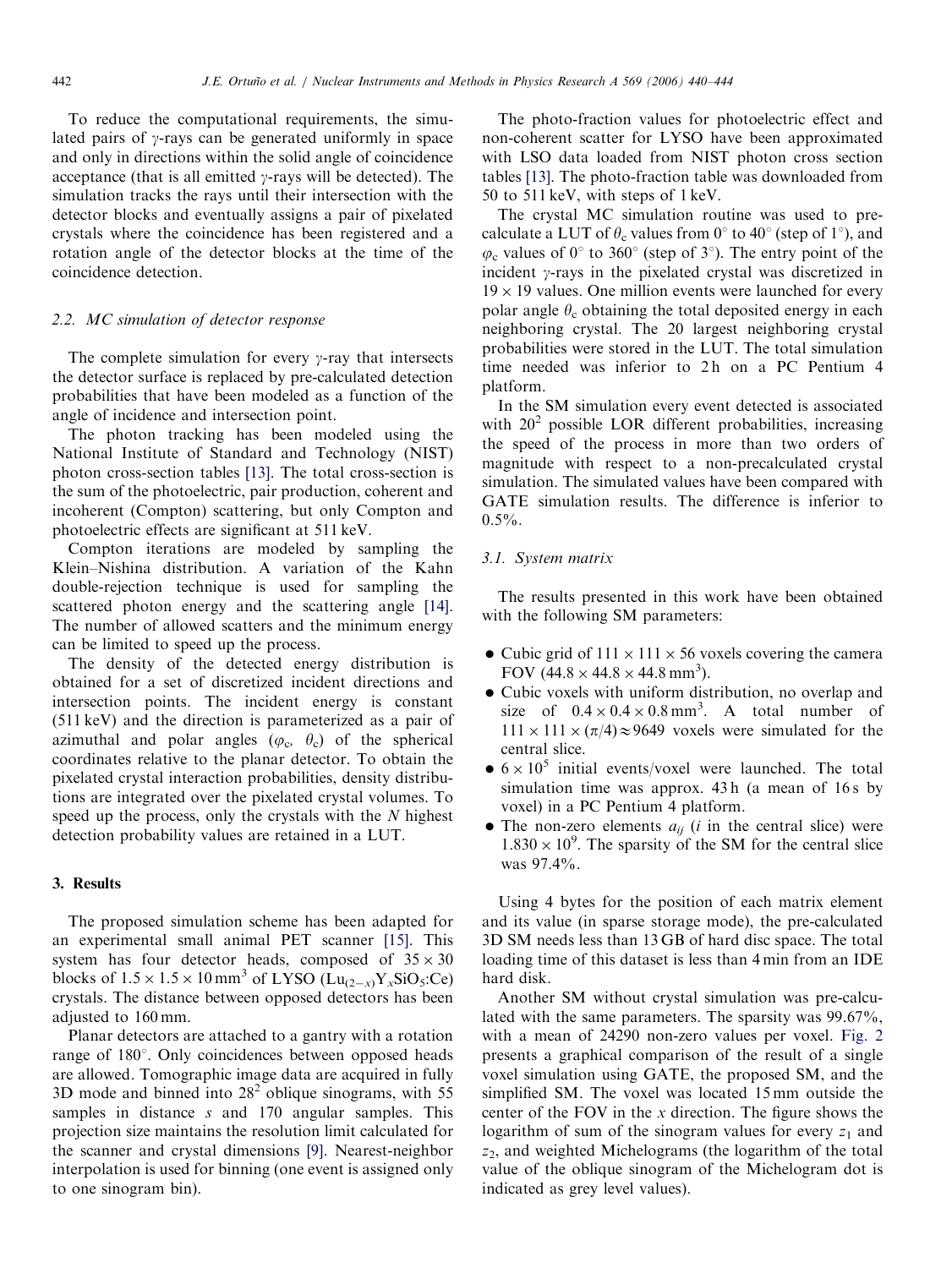<span id="page-3-0"></span>

Fig. 2. Different simulations of the SM values associated to a single voxel positioned 15 mm from the centre of the FOV in the central transaxial plane. The weighted michelograms represent the logarithm of the sum of relative probabilities in each oblique sinogram. The histogram of oblique sinograms in  $(\varphi, s)$  is also shown. (a) Simplified simulation, (b) proposed simulation, (c) GATE simulation.

#### 3.2. OSEM reconstruction

Fig. 3 shows the result of a reconstruction of a Derenzotype phantom generated with GATE (2,4, and 8 OSEM iterations, 10 non-overlapping subsets). The phantom was constituted by sets of water-filled rods (diameters of 4.8, 4, 3.2, 2.4, 1.6 and 1.2 mm), with the same distance between surfaces. The rods were surrounded with plastic (polyethylene). Six million coincidence events were collected in the simulation, which included positron range and noncollinearity, scatter and attenuation effects.

The reconstruction time was 40 min/OSEM iteration over all subsets on a single processor Pentium 4 platform. The precalculated matrix values are read twice per iteration. The matrix files were placed in a de-fragmented IDE disk with 56 Mb/s reading speed. The total disc loading time was less than the 20% of the total time of the reconstruction process.

Fig. 4 shows the same phantom reconstructed using a SM, which did not simulate the crystal penetration (taking into account only the scanner's geometry). It can be seen that the result is noisy. This matrix is sparser and thus the reconstructions times are sorter (only 8 min per OSEM iteration).

The reconstructed phantom data using both the improved and simplified SM were postsmoothed with Gaussian filters. Fig. 5 shows a noise–resolution curve. Noise has been estimated calculating the coefficient of variation (COV) [\[16\]](#page-4-0) in  $10<sup>3</sup>$  voxels of the ROI defined by the rods. The resolution was calculated by blurring the ideal phantom with different Gaussian kernels and matching with the reconstructed image by means of the sum of the square differences (SSD) [\[17\]](#page-4-0). With small  $\sigma$  values of the postsmoothing filter, the reconstruction using the improved SM gives better signal/noise ratios.



Fig. 3. 3D-OSEM reconstruction of Derenzo-type phantom. Transaxial plane with 2, 4 and 8 OSEM iterations with 10 subsets.



Fig. 4. 3D-OSEM reconstruction of Derenzo-type phantom with simplified SM. Transaxial plane with 2,4 and 8 iterations.



Fig. 5. Noise vs. resolution curve. 3D-OSEM reconstruction of a Derenzo-type phantom (15 iterations and 10 subsets) postsmoothed with different Gaussian filters. The dotted lines represents the curves using the simplified SM in the reconstruction process.

### 4. Conclusions

An efficient method for the calculation of the SM for 3D iterative image reconstruction (IIR) algorithms based on MC techniques has been presented, adapted to a high resolution PET system for laboratory animal imaging. It incorporates the camera's geometrical configuration and a detailed information on the physical process of the  $\gamma$ -rays interaction in the crystals. Reconstructions of simulated Derenzo phantoms are improved using precalculated detector response data in the SM.

The SM calculation time is less than 2 days in a single PC Pentium 4 and the total hard disk (IDE) loading time is less than 4 min. The IIR time is at least an order of magnitude longer, demonstrating that disk access time is non-critical.